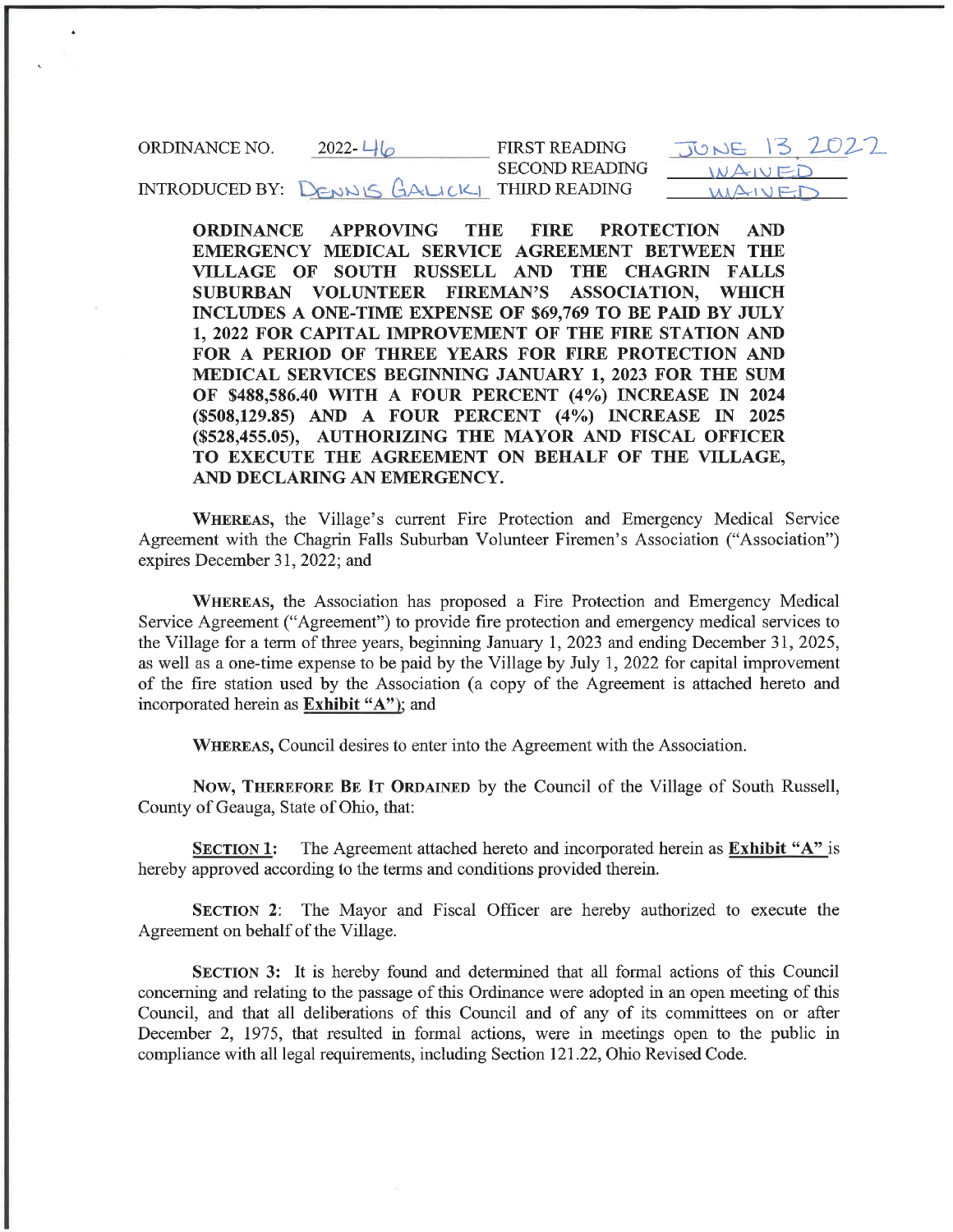SECTION 4: That this Ordinance is declared to be an emergency measure necessary for the immediate preservation of the public peace, property, health and safety of the inhabitants of the Village and for the further reason to secure the Agreement with the Association and pay to the Association the one-time expense for the capital improvement of the fire station it utilizes by July 1, 2022; wherefore, provided it receives the affirmative vote of at least two-thirds (2/3) of all members elected to Council, this Ordinance shall be in full force and effect from and immediately upon its passage by this Council and approval by the Mayor.

 $\sigma$ ogug

Mayor - President of Council

ATTEST:

<u>ille Komon</u>o opki **Fiscal Officer** 

I certify that Ordinance No. 2022-4 $\frac{1}{2}$  was duly enacted on the  $\frac{3}{2}$  day of  $\frac{3}{2}$   $\approx$   $\approx$  2022, by the Council of the Village of South Russell, and posted in accordance with the Codified Ordinances of the Village.

Will Kommowake

Fiscal Office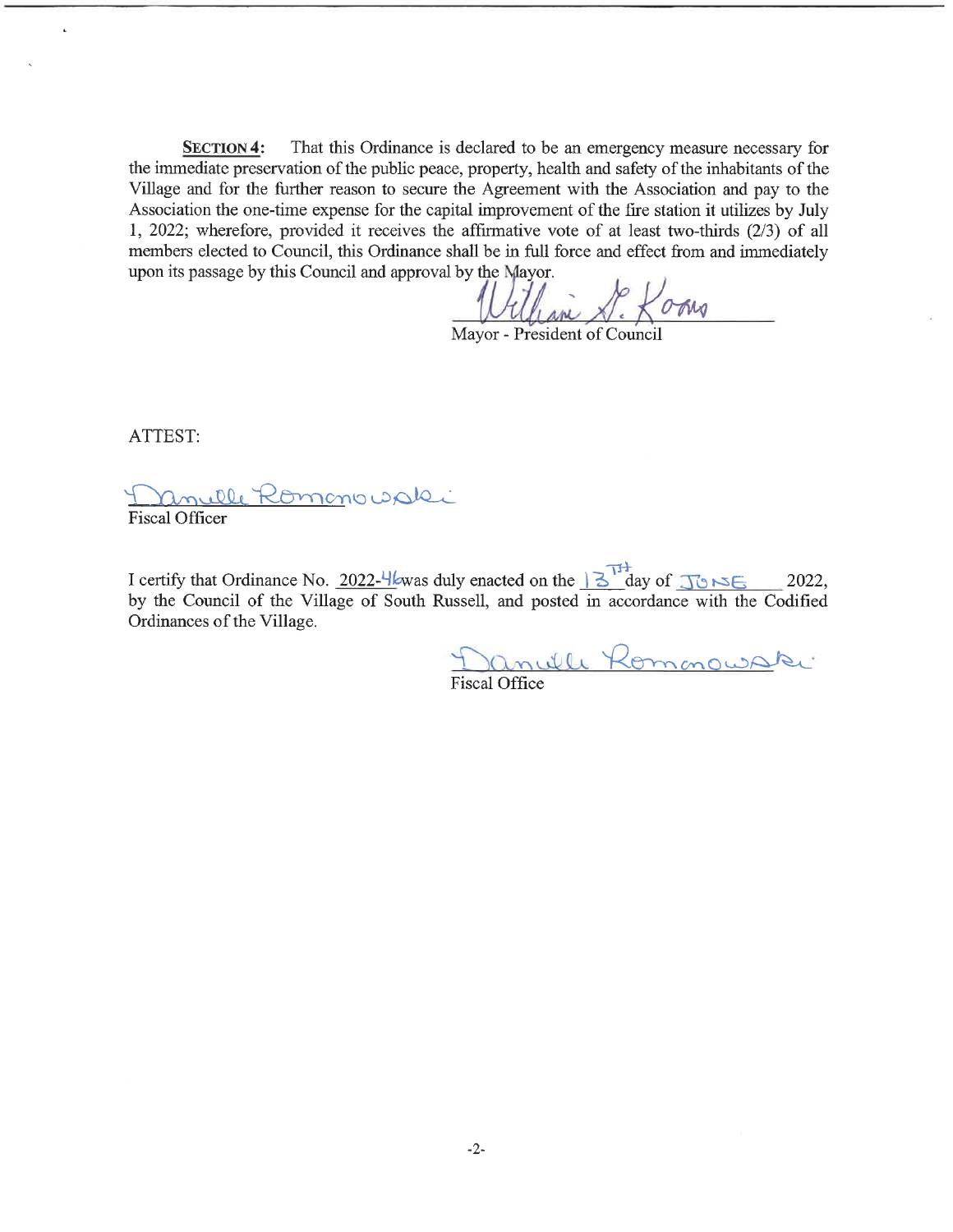## Fire Protection and Emergency Medical Service Agreement

THIS FIRE PROTECTION AND EMERGENCY MEDICAL SERVICE AGREEMENT ("Agreement"), made and entered into by and between The Chagrin Falls Suburban Volunteer Fireman's Association, a nonprofit corporation organized and existing under and by virtue of the laws of the State of Ohio (hereinafter referred to as the "Association") and the Village of South Russell, Ohio (hereinafter referred to as the "Village").

WHEREAS, the Ohio Revised Code authorizes any village or township, in order to obtain fire protection, to enter into a contract with a private fire company for firefighting services and the use of fire apparatus; and

WHEREAS, the Association owns and operates mobile firefighting equipment and accessory life saving and emergency equipment for the extinguishment and prevention of fires and the protection and preservation of life and property at fires; and

WHEREAS, the Ohio Revised Code authorizes any village or township, in order to obtain Emergency Medical Services (EMS), to enter into a contract with a private corporation for emergency medical services and the use of EMS vehicles and related emergency equipment; and

WHEREAS, the Association owns and operates emergency medical vehicles and equipment for the purpose of responding to emergency calls, rendering emergency medical care and transporting ill and injured persons to hospitals and other appropriate medical facilities; and

WHEREAS, in order to obtain fire protection and emergency medical services, the Village has requested that the equipment, personnel and services of the Association be made available within the confines of the territory of the Village; and

WHEREAS, in and effort to enhance the efficiency and effectiveness of the provision of the Association's fire protection services, the Village agrees to provide, as part of this Agreement, a one-time payment for the Association's capital improvement to modernize its fire station.

NOW, THEREFORE, the Association and the Village, in consideration of the mutual promises herein set forth, agree as follows:

**FIRST.** That by July 1, 2022, the Village agrees to provide payment as designated in the attached proposal for the Association's capital improvement to modernize its fire station and that for the period designated in the attached proposal, under the limitations and conditions hereinafter set forth, the Association agrees to furnish its equipment and personnel to the Village upon call duly received from the village's officers, agents or citizens, such equipment and personnel to be available at all times provided the equipment and personnel have not previously responded to other calls.

**SECOND.** Provisions Specifically Related to Emergency Medical Services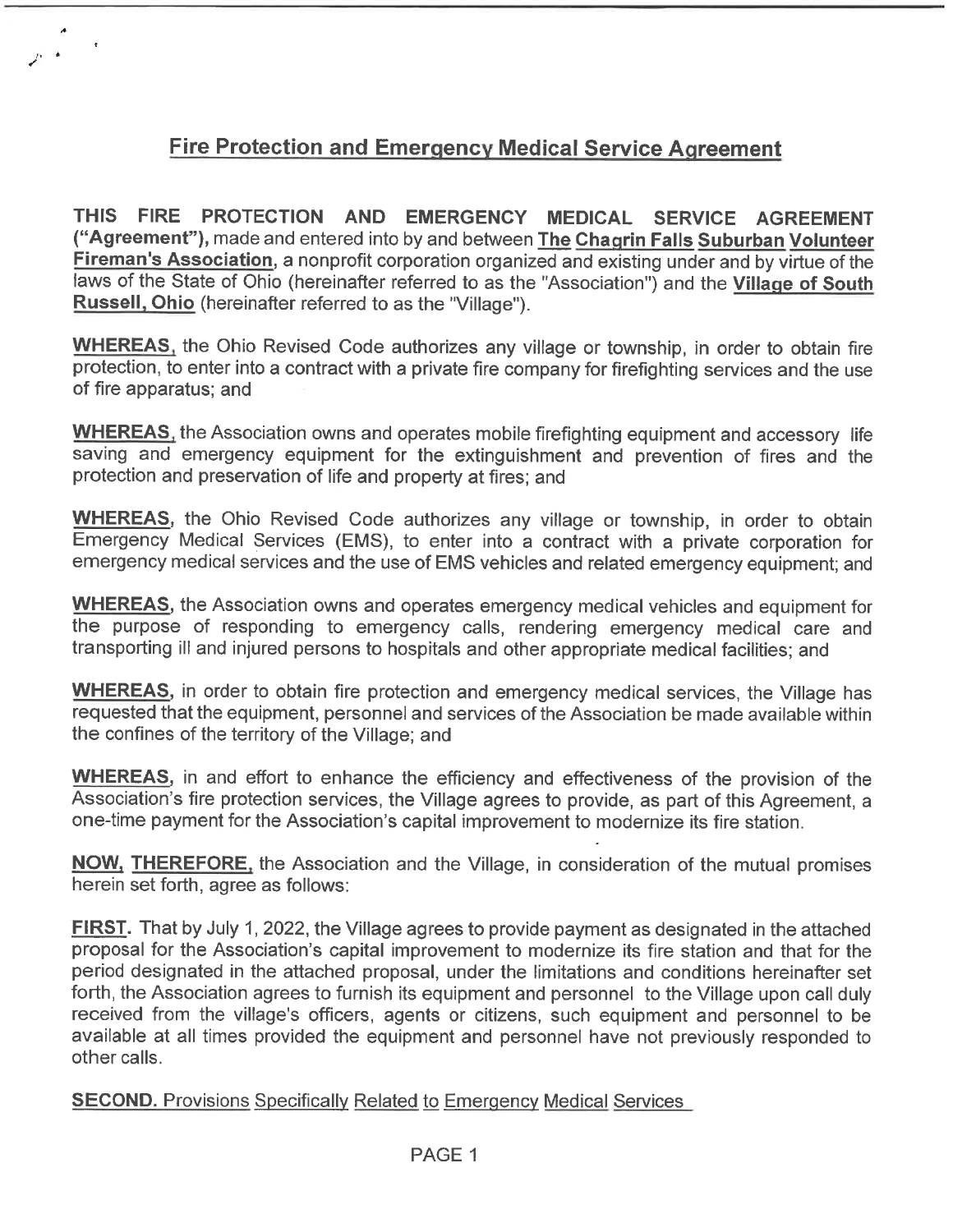A) That the Association is to provide two (2) primary and one (1) backup emergency medical vehicles which will be properly equipped in accordance with all applicable State and Federal regulations, to provide service as Advanced Life Support Vehicles.

 $\mathfrak{g}^{\pm}$ 

B) The said primary and backup vehicles shall be garaged at all times within three miles of the Village limits.

C) The Association agrees to provide, in the manner hereinafter set forth, sufficient equipment to enable it to respond at all times, on a 24 hour basis, to emergency medical calls at any location within the Village of South Russell in a timely manner, if not already engaged in other emergency calls.

However, it is understood by both parties that there are portions of the village which are not within a ten minute driving distance of the Associations fire station. Therefore, the Association agrees to have a response time of ten (10) minutes or less to ninety percent (90%) of all emergency medical calls within the Village of South Russell during any calendar year.

"Emergency medical call" is defined as those calls requesting an Emergency medical response (not including lift assists) received from Chagrin Valley Dispatch which are not canceled or downgraded to non-emergency status.

"Response time" is defined as the time the Association is first notified of the call (including the correct address and nature of the call) until the first Association vehicle arrives on the scene. Delayed responses caused by weather conditions, road closures, construction, incorrect dispatch information, radio paging failures, dispatching errors, multiple simultaneous incidents, cancellations while enroute, downgrading to nonemergency call while enroute, mass casualty incidents and/or hospital closures will not be counted in the response time calculations.

D) All emergency medical vehicles utilized for emergency calls within the Village shall be staffed by not less than two (2) crewman, each of whom shall be certified in Ohio as Emergency Medical Technicians (EMT's).

E) The Association further agrees that at least one of the personnel on the primary EMS vehicles shall be certified in Ohio as a Paramedic (EMT-P).

F) The said primary and backup vehicles shall both be equipped with two-way radios tied into the necessary frequencies to communicate with the Chagrin Valley Police/Fire Dispatch Center, and with cellular telephones for communications with receiving medical facilities and On-Line Physician Medical Direction.

G) That an Emergency Medical Service (EMS) vehicle shall respond to all working fire calls within the service area. Such EMS Vehicle shall remain at the scene of the fire until released by the Fire Department Officer-ln-Charge (FD-OIC), unless summoned to another emergency within the service area.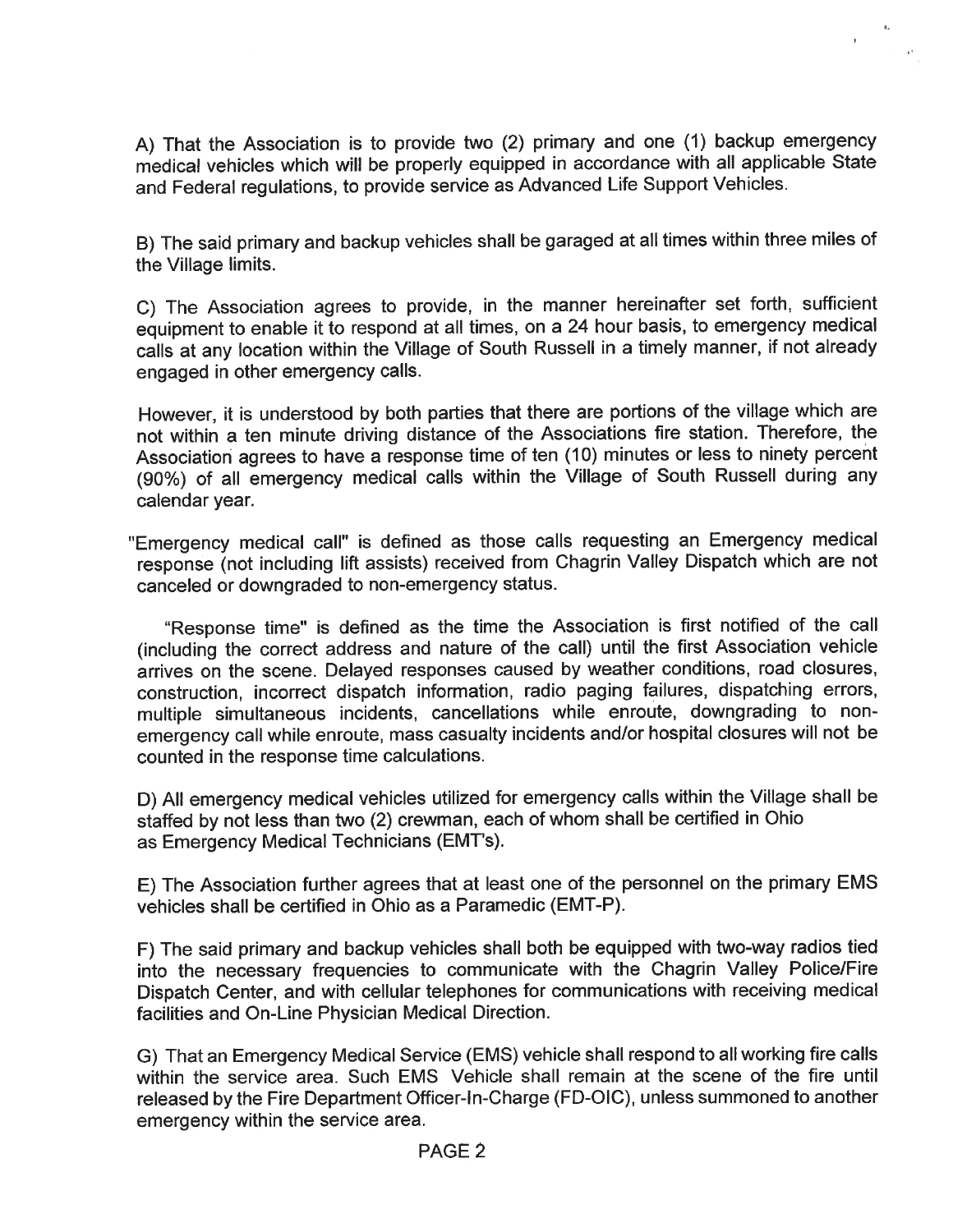H) The Association shall prepare and submit to the Village a monthly report, showing the following information for each emergency call:

- 1) Name and address of each person receiving services.
- 2) Location of the emergency call.

 $\sim$ 

 $\mathcal{F}^{\mathbb{R}}$ 

- 3) Facility to which the patient was transported.
- 4) Brief description of nature of call.
- 5) Date and time of the emergency call.
- 6) Level of treatment rendered, if any.

THIRD. The Association agrees that an authorized representative, having full knowledge of matters relating to the Association's performance under this agreement, shall attend meetings of Council, upon request of the Village, with reasonable notice to the Association of not less than forty-eight hours.

FOURTH. The Association agrees to permit a duly authorized representative of the Village, full and complete access to review and inspect the Association's books and financial statements, as they relate to this Agreement, by appointment with the Association's Treasurer.

**FIFTH.** The Association shall make every reasonable effort to assure that the emergency medical vehicles, fire apparatus and related emergency equipment are in proper working order and ready for response to emergency calls, but in no manner shall the Association be liable for failure of its equipment to operate due to unforeseeable circumstances, nor its inability to reach an emergency by reasons of road conditions or otherwise. During such an occurrence, the Association will make every attempt to provide alternate emergency medical care and transportation, or fire protection, generally by the use of other apparatus and mutual aid agreements with other surrounding departments.

**SIXTH.** The Association agrees to permit a duly authorized representative of the Village full and complete access to inspect the EMS vehicles, fire apparatus and related emergency equipment, during regular business hours, which shall be weekdays 8 am to 5 pm, excluding holidays.

**SEVENTH.** The Association shall hold harmless the Village against all liability, judgements, costs, damages and expenses arising out of all claims of every nature and description whatsoever, to which the Village may become subject, by reason of personal injuries, death, damage to or loss of real or personal property, or damages of any other nature or description, caused or claimed to have been caused by any negligent act or omission of the Association, its agents, servants, or employees. Without limiting the generality of the foregoing, such indemnification shall include the reasonable cost of attorney fees to the Village, by attorneys reasonably acceptable to the association and/or its insurance carrier in defending against any such claims, whether the defense is successful or unsuccessful.

**EIGHTH.** The Association shall maintain the insurance hereinafter described in force and effect during the term of this agreement. Such insurance shall protect the Association from liability and claims for damages for bodily injury, including wrongful death, and for damaged property caused by any action of the Association its agents, servants or employees, arising out of the performance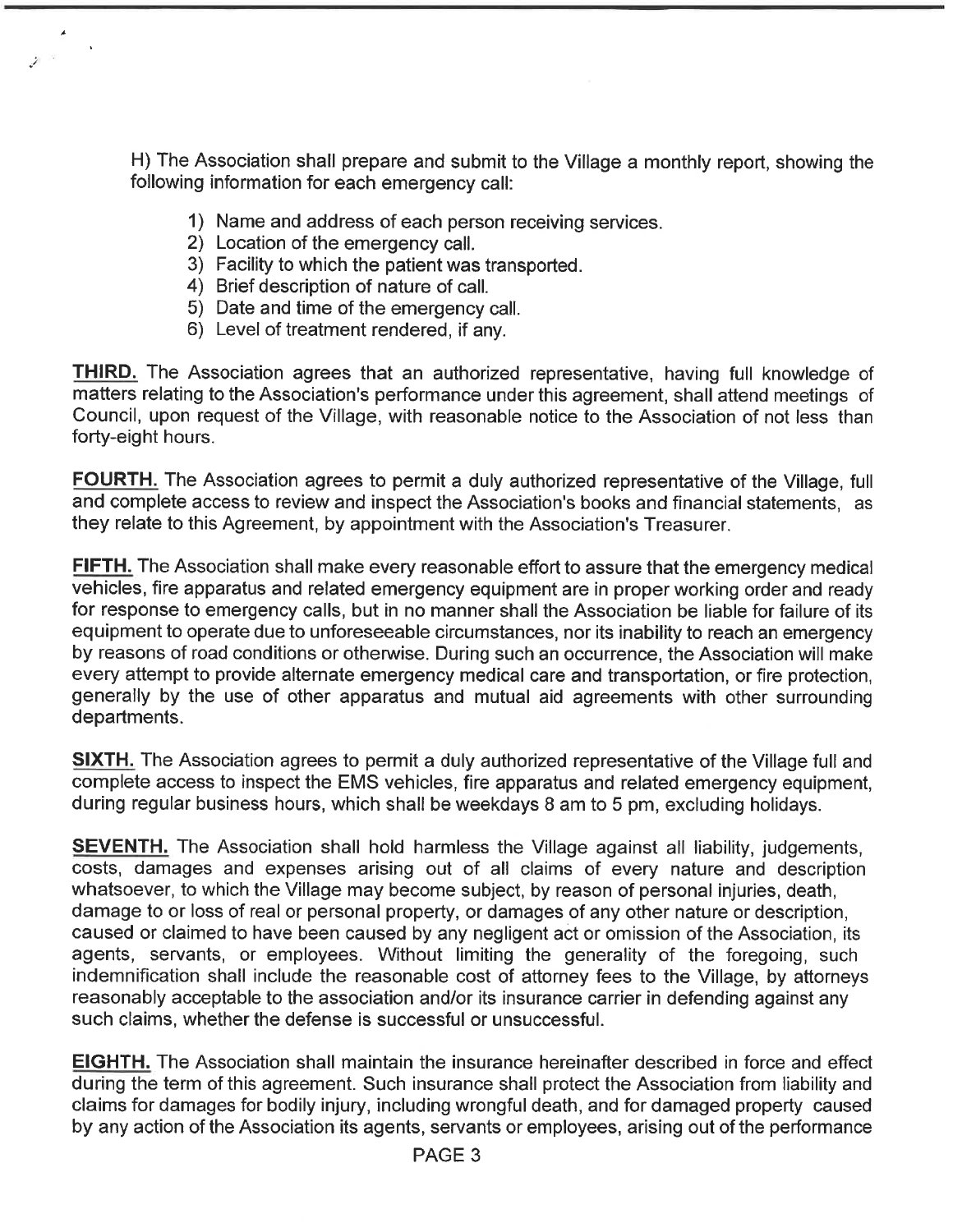of its duties under this agreement and shall consist of the following:

- A. Comprehensive Automobile Liability Insurance
	- 1. Bodily Injury Liability Limits of: \$ 1, 000, 000 Each Person and \$ 1, 000, 000 Each **Occurrence**
	- 2. Property Damage Liability Limits of: \$ 1, 000, 000 Each Occurrence
	- 3. Medical Payments Liability Limits of: \$ 5, 000 Each Person
	- 4. Uninsured Motorists Insurance Bodily Injury Limits of: \$ 1 , 000, 000 Each Person and \$ 1, 000, 000 Each Occurrence
- B. Comprehensive General Liability Insurance, including Professional Liability Medical Malpractice Insurance
	- 1. Bodily Injury Liability Limits \$ 1, 000, 000 Each Occurrence and \$1, 000, 000 Aggregate
	- 2. Property Damage Liability Limits of: \$ 1, 000, 000 Each Occurrence and \$1, 000, 000 **Aggregate**
	- 3. Completed Operations Liability Limits of: \$ 1, 000, 000 Each Occurrence and \$1,000,000 Aggregate
- C. Errors and Omissions Liability Insurance \$ 1, 000, 000 Each Claim \$ 1, 000, 000 Annual **Aggregate**
- D. Blanket Catastrophe Excess Liability (Umbrella Insurance) (Umbrella Policy to be in excess/following form over A & B above) \$ 3, 000, 000 Each Occurrence \$ 3, 000, 000 Annual Aggregate
- E. Certificate of Premium Payment from the State of Ohio The Industrial Commission and Bureau of Worker's Compensation.
- F. All insurance carriers shall be reputable and licensed to do business in the State of Ohio, and shall provide certification of incorporation in accordance with the provisions of Section 3941. 02 Revised Code of Ohio.
- G. The Village will be furnished with a Certificate of Insurance evidencing coverage in compliance with the requirements hereof. The Village shall be named as an additional insured in all required insurance coverage, and shall be provided, in advance with thirty (30) days written notice of any cancellation or material change of coverage.

NINTH. The Association shall maintain mutual aid agreements with surrounding communities to provide additional fire and EMS resources in times of emergency. Such agreements shall be kept on file by the Association, and copies will be made available to the Village upon request. The use of such mutual aid resources shall be made in accordance with the provisions of those agreements and at no additional cost to the Village.

TENTH. This agreement does not cover, nor does the Association provide, fire or emergency medical dispatch service, which is provided and furnished by Chagrin Valley Dispatch pursuant to any contractual agreement between the Village of South Russell and the Chagrin Valley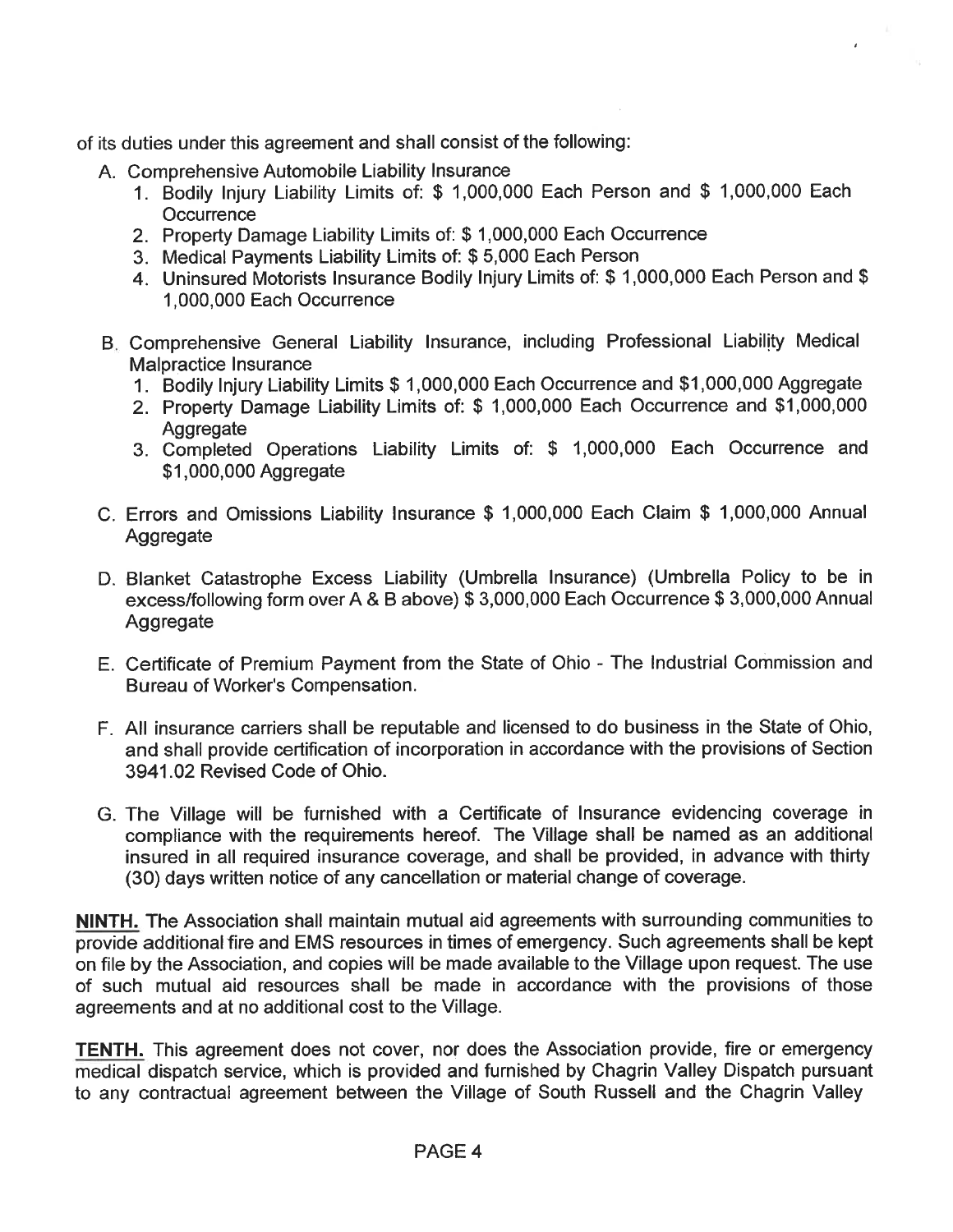Dispatch COG, or any other entity.

Nor is the Association responsible for any charges incurred by or on behalf of the Village under the terms of any mutual aid assistance contracts entered into by the Village and other municipalities.

Nor does the Association provide fire prevention or plan review services as a component of this agreement.

ELEVENTH. That there shall be and hereby is authorized an Advisory Committee, consisting of one representative from each municipality or township having a contract with the Association. Each representative shall be appointed by the Mayor or Board of Trustees of their respective municipality or township. The Advisory Committee shall advise and consult with the Association's Corporate Officers, Fire Chief or other designated representatives of the Association upon such matters as shall arise from time to time. Such meetings may be called upon request of the Association's President, or another member of the Advisory Committee..

TWELFTH. In consideration of the Association providing these services to the Village, in the manner herein described, the Village shall pay the Association the sum shown on the attached proposal, in the manner described herein.

- A. The Village shall pay the Association in equal monthly installments, with such payment due on or before the first of each month. The first installment shall be due on or before the first day of service. The amount of the monthly installments shall be adjusted annually, as described in the attached proposal.
- B. If, for any reason, any payment which is due is not paid by the tenth of the month in which it is due, then the outstanding balance remaining unpaid on that date shall, at the option of the Association, be subject to a delinquency charge of eighteen percent (18%) per annum for the period during which an outstanding balance remains unpaid.

THIRTEENTH. That this Agreement shall remain in full force and effect for the period shown above, except that either party hereto may terminate this agreement by giving ninety (90) days written notice to the other of intention to terminate the Agreement, stating with particularity the reason for such termination; provided however, that should either party terminate this Agreement pursuant to this Thirteenth Section, the Association agrees to reimburse the Village its payment toward the Association's capital improvement of its fire station as designated in the attached proposal, pro-rated, from the beginning of the Agreement to the date of termination.

In the event bankruptcy, receivership or other insolvency proceedings are filed by or against the Association, or in the event that the Association makes assignment of its assets for the benefit of its creditors, the Village shall have the right forthwith to terminate this Agreement by written notice to the Association. In the event the Village defaults in payment of any sums due to the Association under the terms of this Agreement, and such default continues for a period of thirty

(30) days, the Association may elect to terminate this Agreement, upon written notice to the Village, thirty (30) days from the date such notice is received. This cancellation shall not relieve the Village of any outstanding balance due prior to the cancellation. In addition, three months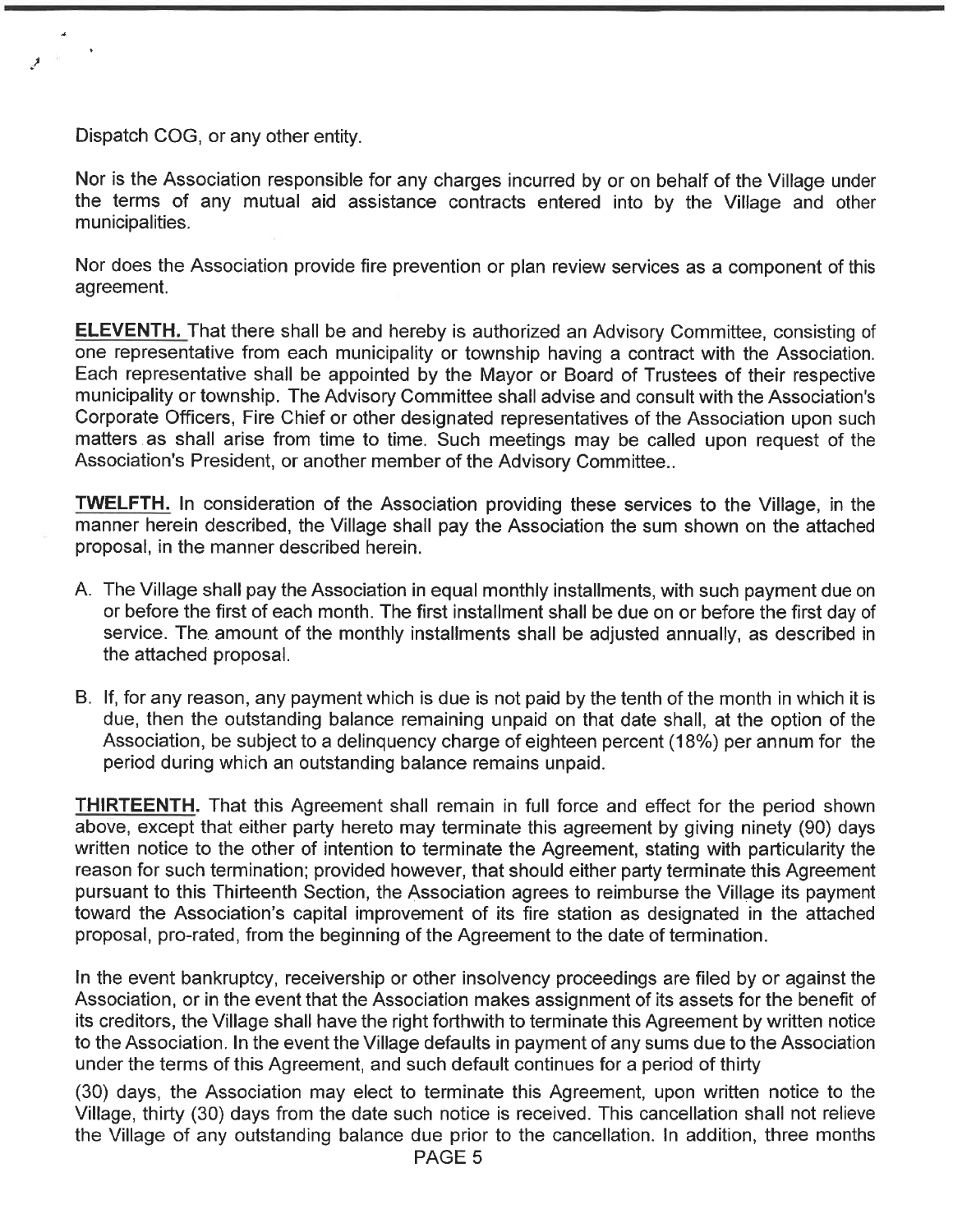payments shall also be immediately due for failure to provide the required ninety (90) days notice of intent to terminate.

FOURTEENTH. The Village shall provide to the Association a complete and accurate map of the village, with street names and house numbers. A printed map shall be provided, and additionally, the map shall be digitized, or otherwise provided, as a computer file which is compatible with AutoCAD.

FIFTEENTH. The Association agrees to respond to hazardous materials incidents in the Village, when summoned, to provide fire protection, emergency medical services and incident oversight in accordance with the Ohio Revised Code, however, services commonly provided by hazardous materials response teams are not provided by the Association as part of this agreement. Furthermore, the Association shall not be liable for any costs incurred by the Village, or any occupant or property owner, associated with the mitigation, emergency response, clean-up or abatement of any chemical release, imminent chemical release or associated hazard. It is strongly recommended that the Village contract separately for the services of a hazardous materials response team.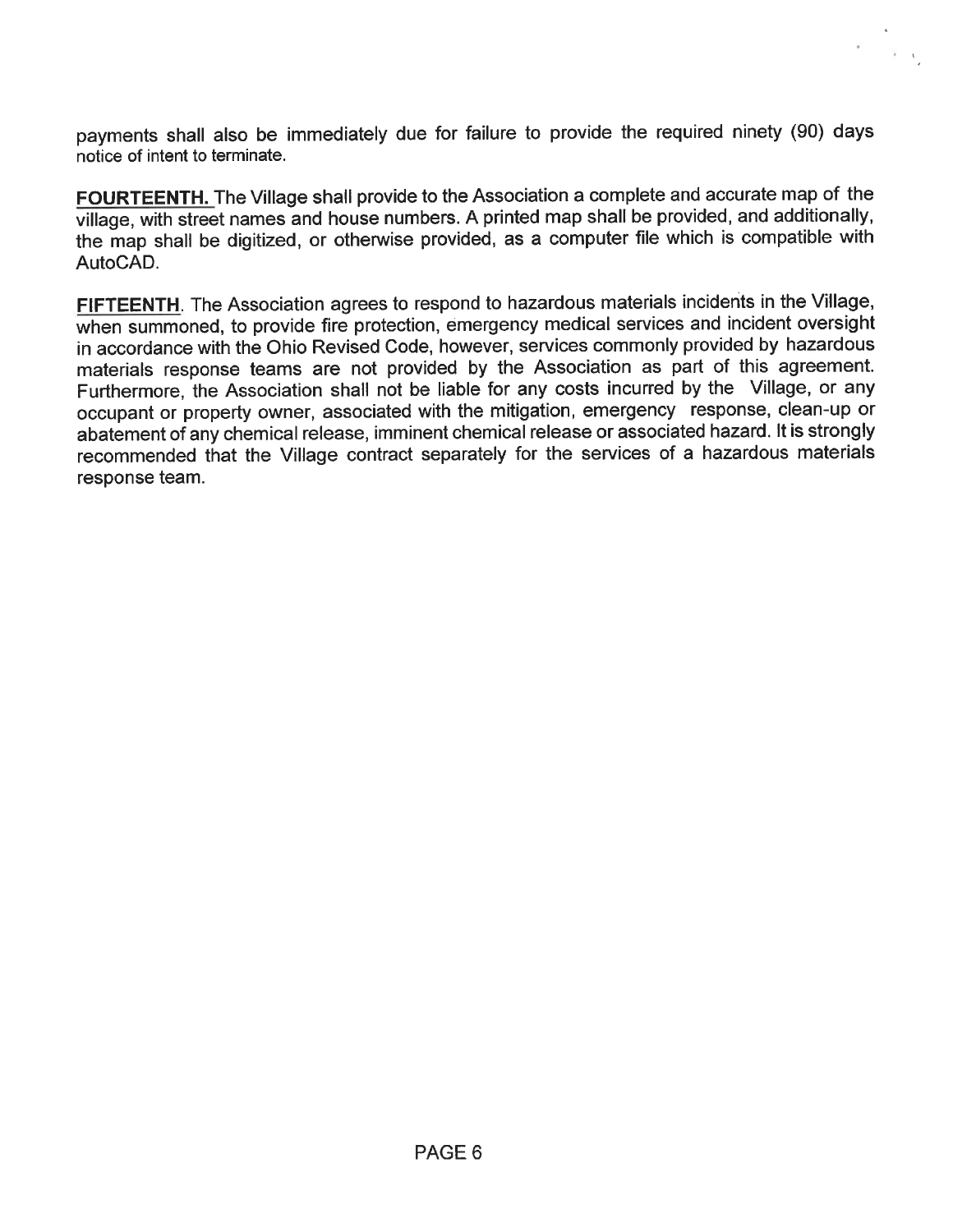## Fire Protection and Emergency Medical Service Proposal

The Chagrin Falls Suburban Volunteer Fireman's Association, Inc. hereby proposes to furnish Fire Protection and Emergency Medical Service to the Village of South Russell, Ohio in accordance with the specifications, terms and conditions of this agreement, providing this proposal is accepted as the Agreement by the Village of South Russell, Ohio, pursuant to the following:

- 1. For the capital improvement of the Association's fire station of \$69, 769. 00 to be paid by the Village by July 1, 2022 in accordance with the terms of this Agreement, the Community Funding Agreement and Escrow Agreement; and
- 2. For the period of three years, from January 1, 2023 through December 31, 2025:
	- a. During calendar year 2023 the proposed cost per the Agreement is \$ 488, 586. 40.

b. At the beginning of 2024 the annual cost shall be increased by an additional four (4) percent (\$508, 129. 85).

c. At the beginning of 2025 the annual cost shall be increased by an additional four (4) percent (\$528, 455. 05).

IN WITNESS WHEREOF, the parties hereto, acting by and through their respective officers, duly authorized in the premises, have executed the foregoing Agreement.

The Chagrin Falls Suburban Volunteer Fireman's Association, Incorporated 21 West Washington St, Chagrin Falls, Ohio 44022

| ۰,  |  |
|-----|--|
| ___ |  |

 $\gamma_{\rm eff} \sim 10^{-14}$ 

Association President

 $By_{-}$ 

| Date |  |  |
|------|--|--|
|      |  |  |

Association Secretary

The Village of South Russell, Geauga County, Ohio

By fillean  $X.\text{K}$ ome Mayor

By Danulle Romanowake Clerk of Council FISCAL

Date  $6 - 13 - 2022$ 

Date  $6.13.22$